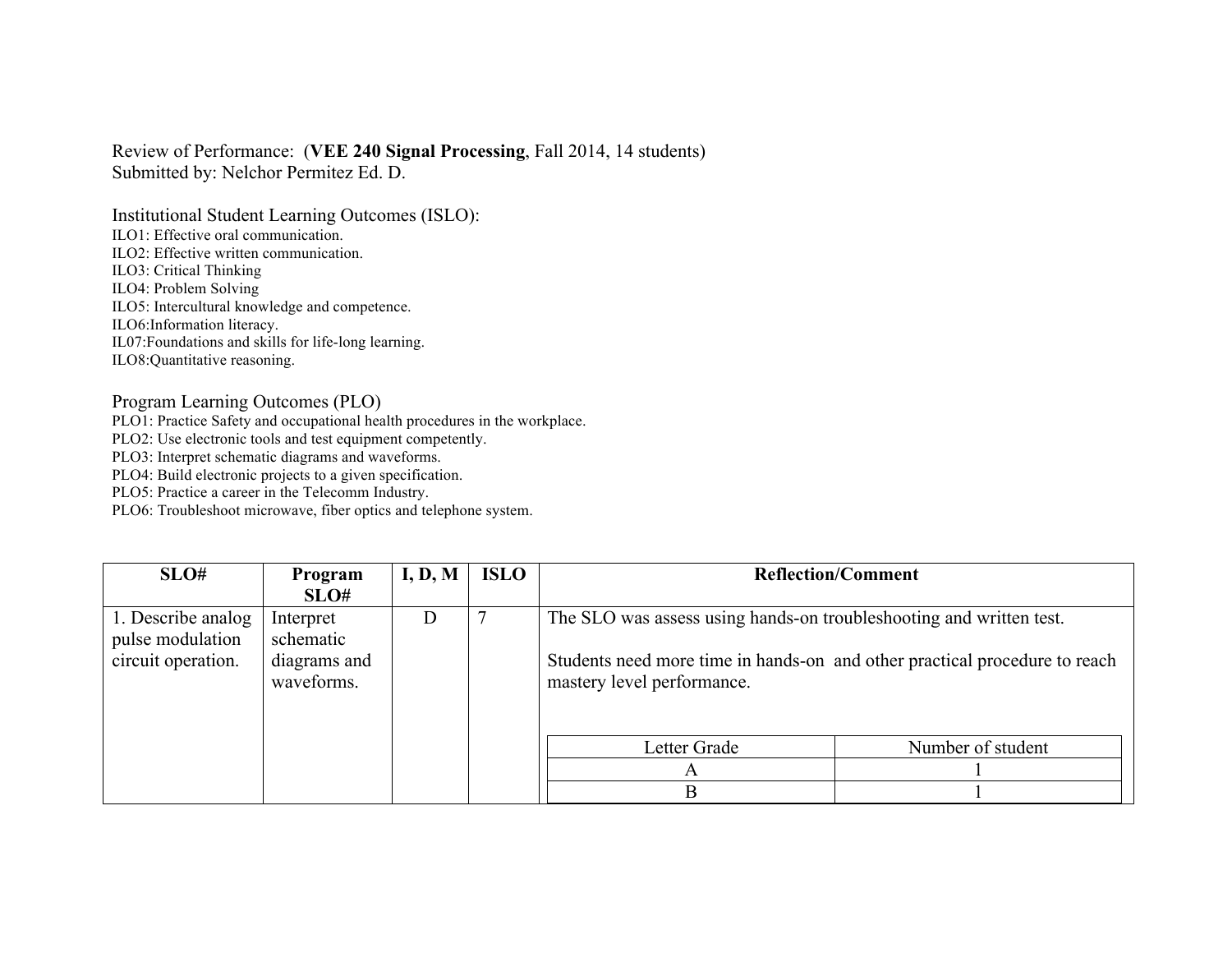|                                                                                                            |                                                      |   |                | $\mathcal{C}$                                                                                                                                                                                                                                            | 12                      |
|------------------------------------------------------------------------------------------------------------|------------------------------------------------------|---|----------------|----------------------------------------------------------------------------------------------------------------------------------------------------------------------------------------------------------------------------------------------------------|-------------------------|
|                                                                                                            |                                                      |   |                | D                                                                                                                                                                                                                                                        | 0                       |
| 2.<br>Describe<br>Pulse coded<br>modulation (PCM)<br>circuit, operation<br>and<br>troubleshooting          | Interpret<br>schematic<br>diagrams and<br>waveforms. | D | $\overline{7}$ | The SLO was assess using hands-on troubleshooting and written test.<br>Students need more time in hands-on and other practical procedure to reach<br>mastery level performance.                                                                          |                         |
| PCM circuit.                                                                                               |                                                      |   |                | Letter Grade                                                                                                                                                                                                                                             | Number of student       |
|                                                                                                            |                                                      |   |                | A                                                                                                                                                                                                                                                        |                         |
|                                                                                                            |                                                      |   |                | $\bf{B}$                                                                                                                                                                                                                                                 |                         |
|                                                                                                            |                                                      |   |                | $\overline{C}$                                                                                                                                                                                                                                           | 11                      |
| 3. Describe Delta<br>modulation (DM)<br>circuit, operation an<br>troubleshoot DM<br>circuit.               | Interpret<br>schematic<br>diagrams and<br>waveforms. | M | 7              | The SLO was assess using hands-on troubleshooting and written test.<br>Students need more time in hands-on and other practical procedure to reach<br>mastery level performance.<br>Letter Grade<br>A<br>$\mathbf B$<br>$\overline{C}$                    | Number of student<br>12 |
| Describe FSK<br>4:<br>(Frequency shift<br>keying) circuit,<br>operation and<br>troubleshoot<br>FSK circuit | Interpret<br>schematic<br>diagrams and<br>waveforms. | M | 7              | The SLO was assess using hands-on troubleshooting and written test.<br>Students need more time in hands-on and other practical procedure to reach<br>mastery level performance.<br>Letter Grade<br>A<br>$\, {\bf B}$<br>$\overline{C}$<br>$\overline{F}$ | Number of student<br>11 |
| 5. Describe Phase                                                                                          | Interpret                                            | M | $\overline{7}$ | The SLO was assess using hands-on troubleshooting and written test.                                                                                                                                                                                      |                         |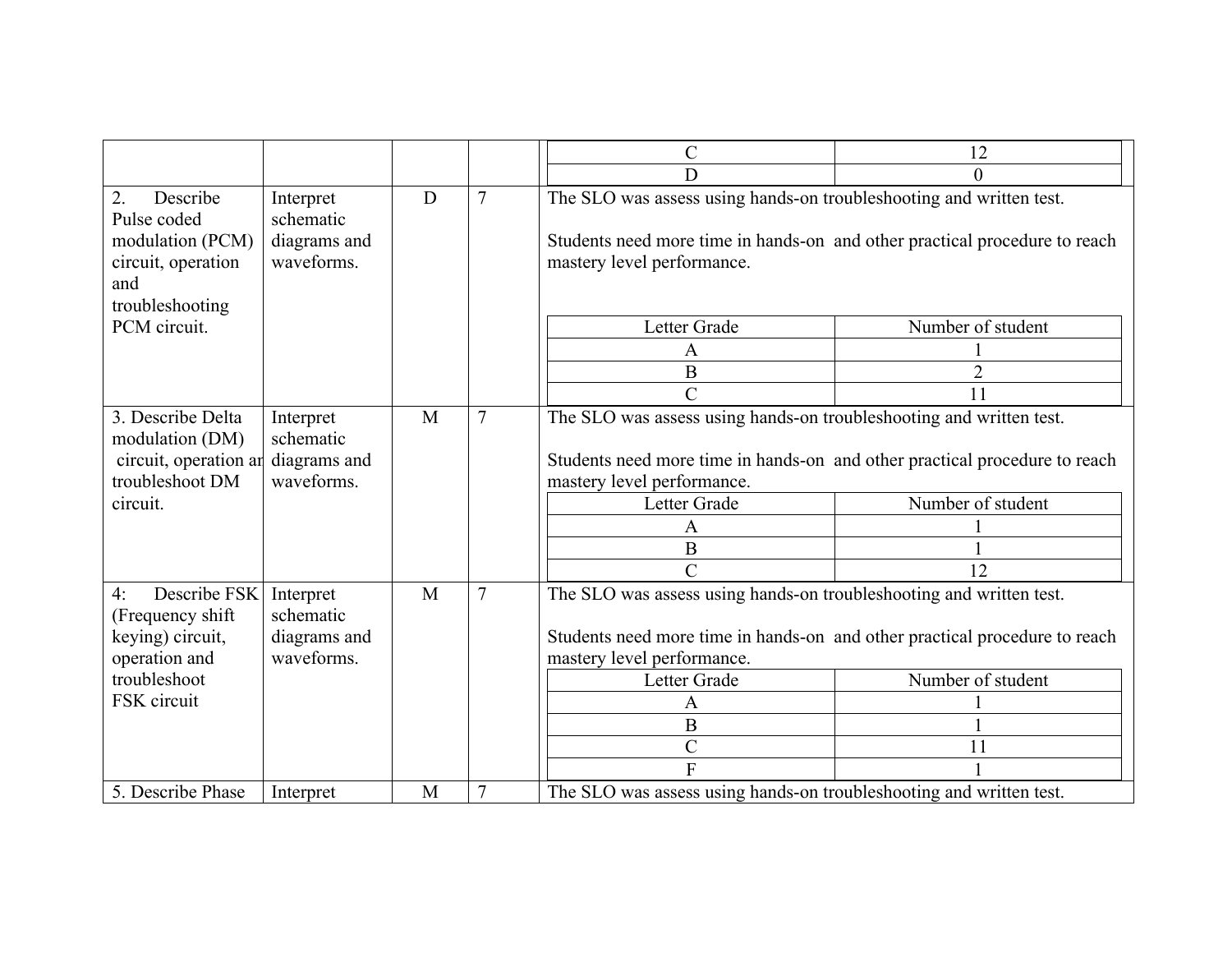| shift Keying (PSK)<br>circuit, operation<br>and                                                                                       | schematic<br>diagrams and<br>waveforms. |   |                | Students need more time in hands-on and other practical procedure to reach<br>mastery level performance.                                                                        |                   |
|---------------------------------------------------------------------------------------------------------------------------------------|-----------------------------------------|---|----------------|---------------------------------------------------------------------------------------------------------------------------------------------------------------------------------|-------------------|
| troubleshoot PSK                                                                                                                      |                                         |   |                | Letter Grade                                                                                                                                                                    | Number of student |
| circuit.                                                                                                                              |                                         |   |                | A                                                                                                                                                                               |                   |
|                                                                                                                                       |                                         |   |                | B                                                                                                                                                                               |                   |
|                                                                                                                                       |                                         |   |                | C                                                                                                                                                                               | 10                |
|                                                                                                                                       |                                         |   |                |                                                                                                                                                                                 |                   |
| Describe<br>6.<br>and<br>analyze Time and schematic<br>Frequency division diagrams and<br>multiplexing<br>circuit<br>operation<br>and | Interpret<br>waveforms.                 | M | $\overline{7}$ | The SLO was assess using hands-on troubleshooting and written test.<br>Students need more time in hands-on and other practical procedure to reach<br>mastery level performance. |                   |
| troubleshooting.                                                                                                                      |                                         |   |                | Letter Grade                                                                                                                                                                    | Number of student |
|                                                                                                                                       |                                         |   |                | A                                                                                                                                                                               |                   |
|                                                                                                                                       |                                         |   |                | B                                                                                                                                                                               |                   |
|                                                                                                                                       |                                         |   |                | C                                                                                                                                                                               | 11                |
|                                                                                                                                       |                                         |   |                | F                                                                                                                                                                               |                   |

**Additional observations:** Need to purchase additional set of NIDA cards to accommodate growing number of students enrolled in the course.

**Special comments:** 14 out of 15 or 93% students of the students got a grade of C or higher. 1 student got A, 1 student got B, 11 students got C and 1 got F.

**Recommendations:** Need to increase the practice time of students for hands-on activity and buy additional NIDA cards for Signal Processing.